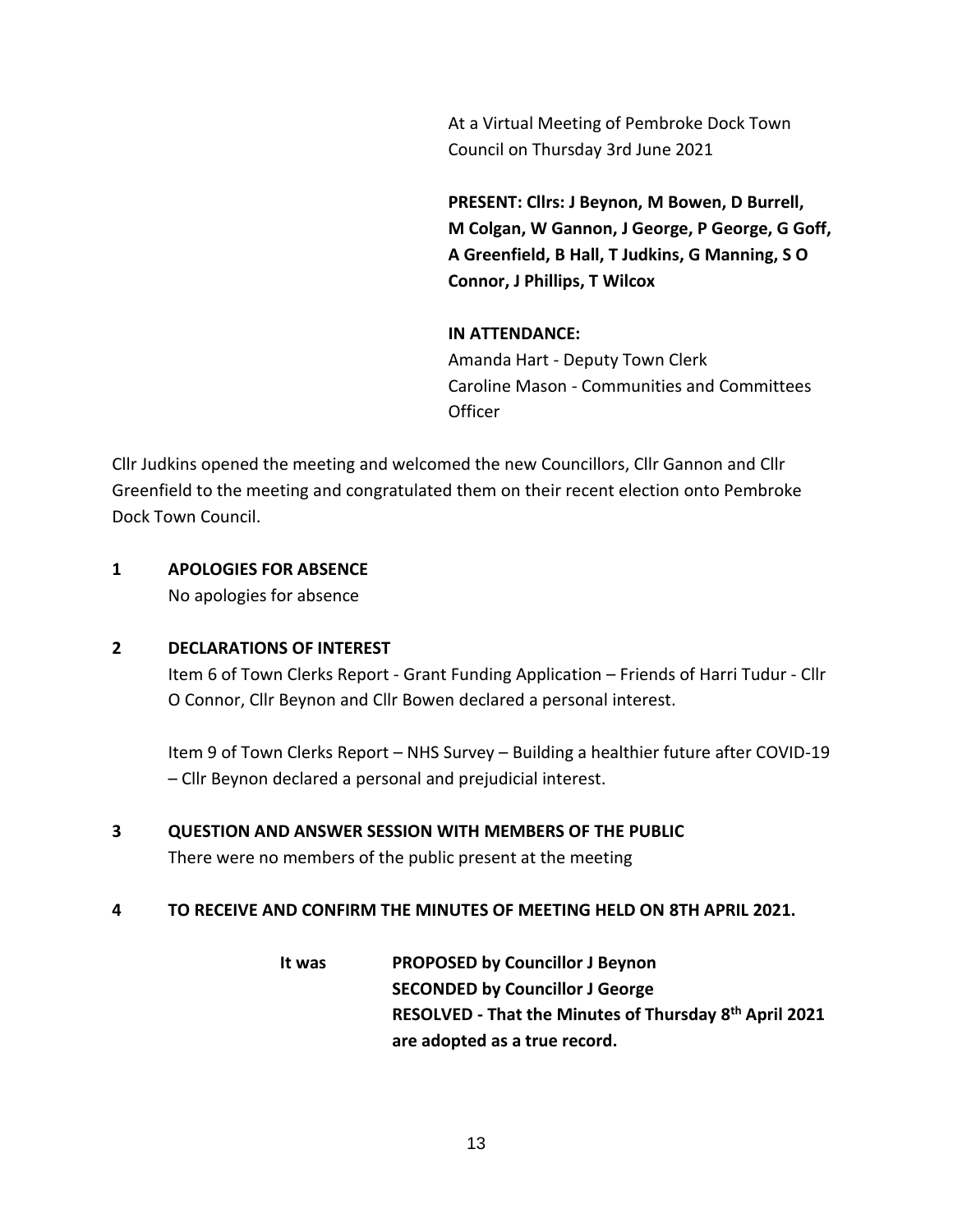# TO RECEIVE AND CONFIRM THE MINUTES OF MEETING HELD ON 13<sup>TH</sup> MAY 2021.

 **It was PROPOSED by Councillor G Goff SECONDED by Councillor J George RESOLVED – That the Minutes of Thursday 13th May are adopted as a true record.**

#### **5 MATTERS ARISING FROM THE MINUTES OF THURSDAY 8 th APRIL 2021.**

#### **Page 145 item 88 – Year End Finances**

Cllr Wilcox commented about employing the specialist person looking for grants, he said that he thinks members should look at the current staff and their capabilities and explore all aspects before employing someone else.

Cllr O Connor commented that it was agreed for the Personnel Committee to explore and report back to Full Council.

# **MATTERS ARISING FROM THE MINUTES OF THURSDAY 13TH MAY 2021**

#### **Page 12 item 6 – Committee Representation 2021/2022**

Cllr O Connor commented about the representation for the Pembroke Dock Heritage Trust and that it was not decided and voted on at the last meeting. He said that currently Cllr Manning and Cllr O Connor are on the Trust, but it was not voted on. He said that in line with the SLA they need two representatives. The following members were proposed Cllr O Connor, Cllr Bowen and Cllr Phillips.

The Deputy Clerk stated that voting slips will be sent to Councillors to determine which Councillors sit on the Pembroke Dock Heritage Trust.

# **6 TO RECEIVE AND CONSIDER THE REPORT OF THE TOWN CLERK**

#### **7. Internal Audit Report**

Members were informed that the internal audit had been completed by Mr Bernie Scourfield with his report attached for members approval.

> **It was PROPOSED by** Councillor M Colgan **SECONDED by** Councillor S O Connor **RESOLVED** – That: members agreed and approved the report and accept the comments made within the report.

#### **All members agreed**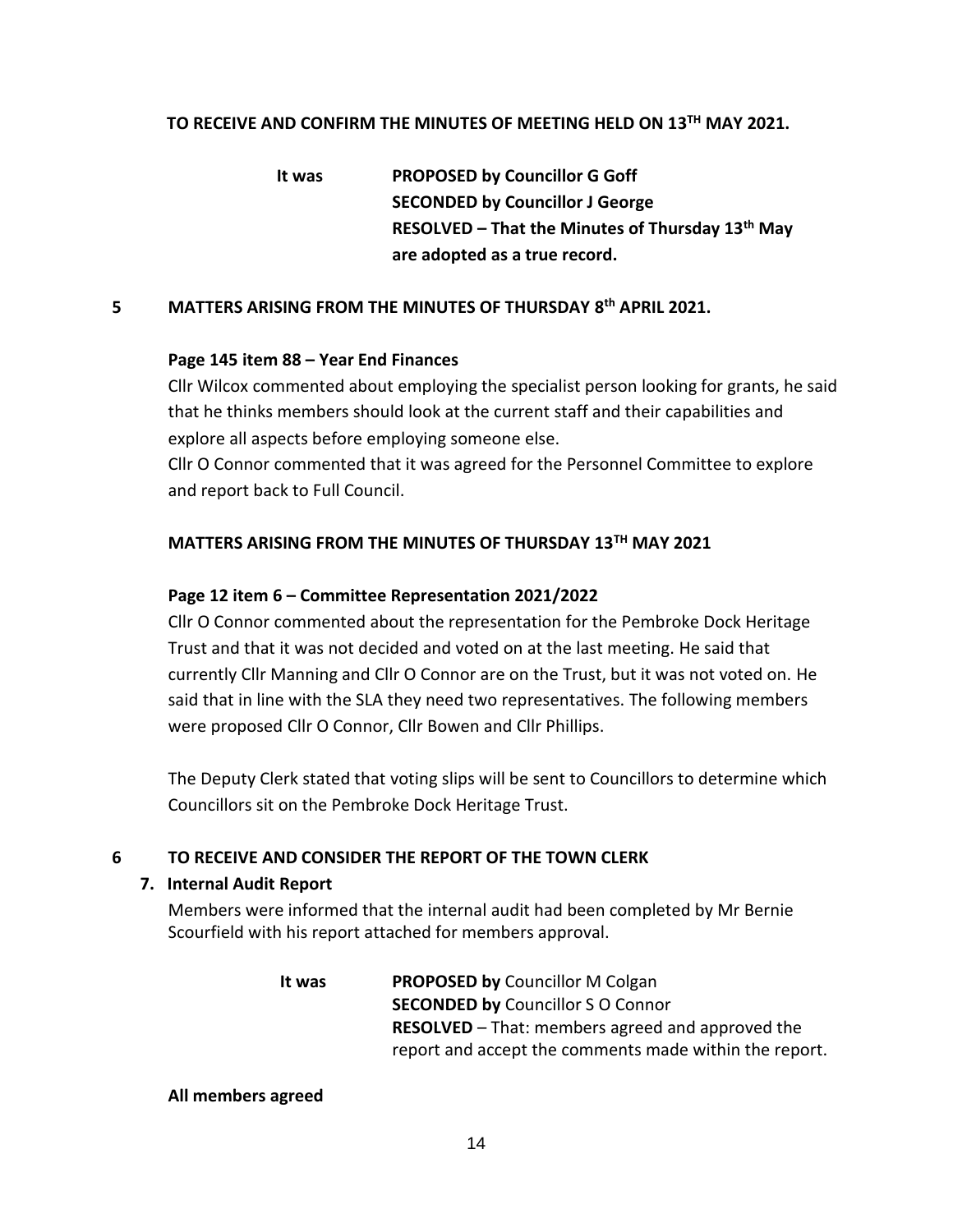Cllr Burrell congratulated the Town Clerk and the team for a positive audit report again this year.

### **8. Allocation of new benches**

Councillors that he had previously discussed the provision of more benches throughout the town and referred members to the costs and sizes within their papers. She stated that there has been several proposed areas for benches which were the Memorial Park, Cycle path on the top road and the corner of Gordan street (next to CWTCH). It was proposed that the funds from the action plan (£5,000) was utilised for this. The Town Clerk recommended that 10 benches are purchased for allocation around the town.

Members were informed that there has been some interest shown with regards to memorial benches, it is standard practice for the person requesting the memorial bench to pay for the bench and plaque along with any installation costs.

Cllr Bowen commented that she would recommend purchasing benches with arms as the arms are essential for people with disabilities. She requested if one bench could be put in the play area on the green next to the Youth Centre and somewhere in the centre of town as she said there is nowhere to sit down.

Cllr Burrell commented that she agreed with Cllr Bowen's suggestions, she also suggested the walkway between Tesco and the bus station as there are no benches along there and a lot of people use it. Cllr Burrell also asked if prices can be obtained for picnic benches to put in the park and to replace the ones at the Cleddau picnic site.

Cllr Phillips commented that 2 or 3 picnic benches in the park would be good and some picnic benches at West Llanion. She said there is definitely a need for a bench in the town centre and suggested where the old telephone box use to be next to the Pater Hall.

Cllr Goff commented that the picnic benches at Fort Road need replacing. The Deputy Town Clerk informed members that the benches at Fort Road are currently being repaired.

#### **All members agreed to purchase 10 benches to be located throughout the town.**

Cllr Bowen informed members that she is due to have a meeting with Tesco's regarding the possibility of a trolley park at the bus station, and she will ask about benches along the walkway. She said she will keep members informed of the outcome. During this item members discussed the supermarket trolleys being discarded around the town.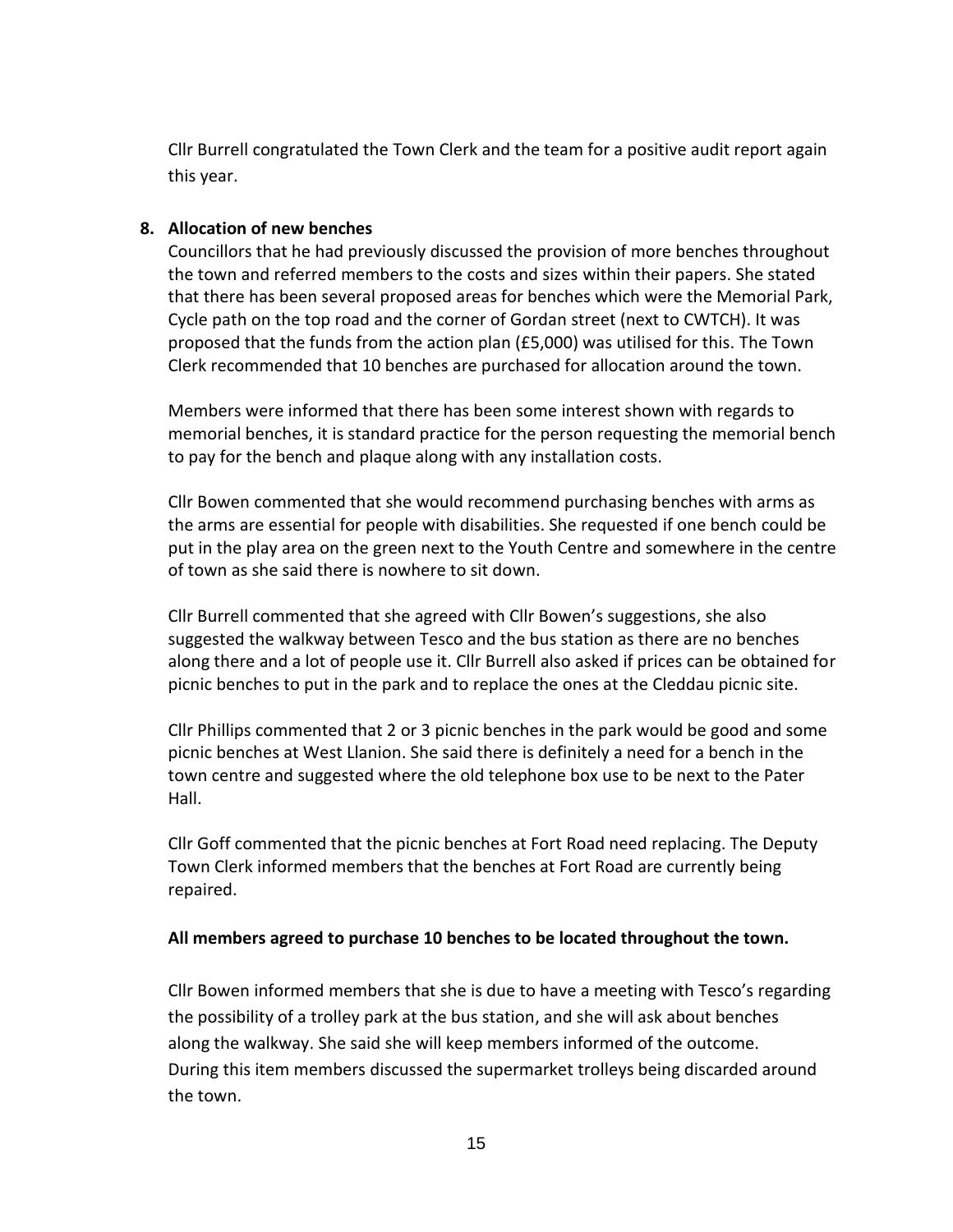### **9. NHS Survey – Building a healthier future after COVID - 19**

Members were informed that a copy of the information received from Hywel Dda University Health Board asking people of Pembrokeshire to help shape it further and deliver future services by taking part in an engagement exercise. Further information can be found online at [www.haveyoursay.hduhb.wales.nhs.uk](http://www.haveyoursay.hduhb.wales.nhs.uk/)

#### **10. Cancellation of Schutzenfest 2021**

Members were informed that she had been notified from Bergen that due to COVID the Schutzenfest will not be going ahead this year and they look forward to 2022 where the event will hopefully go ahead.

#### **11. Speeding issues around the Town – Community Speed Watch Scheme**

Members were informed that there has been several speeding issues around the Town identified by residents. Complaints have been passed to the local policing team for investigation, and they are looking for support from residents. The local policing team have suggested that a Community Speed Watch Scheme is set up and are looking for volunteers.

It was suggested there that this was brought to Council for some Councillors to be part of the scheme in the areas around the Town. To be part of the scheme there is a vetting process which will need to take place, along with training, it is recommended that there needs to be at least 6 volunteers for the scheme to be viable as it required 3 people to be present each time an area is surveyed.

The following members Cllr Goff, Cllr Beynon, Cllr Wilcox, Cllr Judkins, Cllr Greenfield volunteered to be part of the scheme.

Cllr Hall commented that PCC have obtained a grant for one permanent speed prevention – sleeping policeman on Fort Road to help slow down a notorious speed trap.

# **12. Grant Application – Friends of Harri Tudur**

Members were informed that a grant application had been received from the Friends of Harri Tudur for funding to assist with the provision of outdoor furniture which will be within the school grounds of the well-being garden. They requested an amount of £1,250 for a £2,500 project. Within the application they have stated that the friends of the school are arranging a Marathon in June in order to raise 50% of the funds to go towards the purchase.

Cllr Goff commented about the application and asked as the school is situated between Pembroke and Pembroke Dock have Pembroke Town Council been approached for funding as well.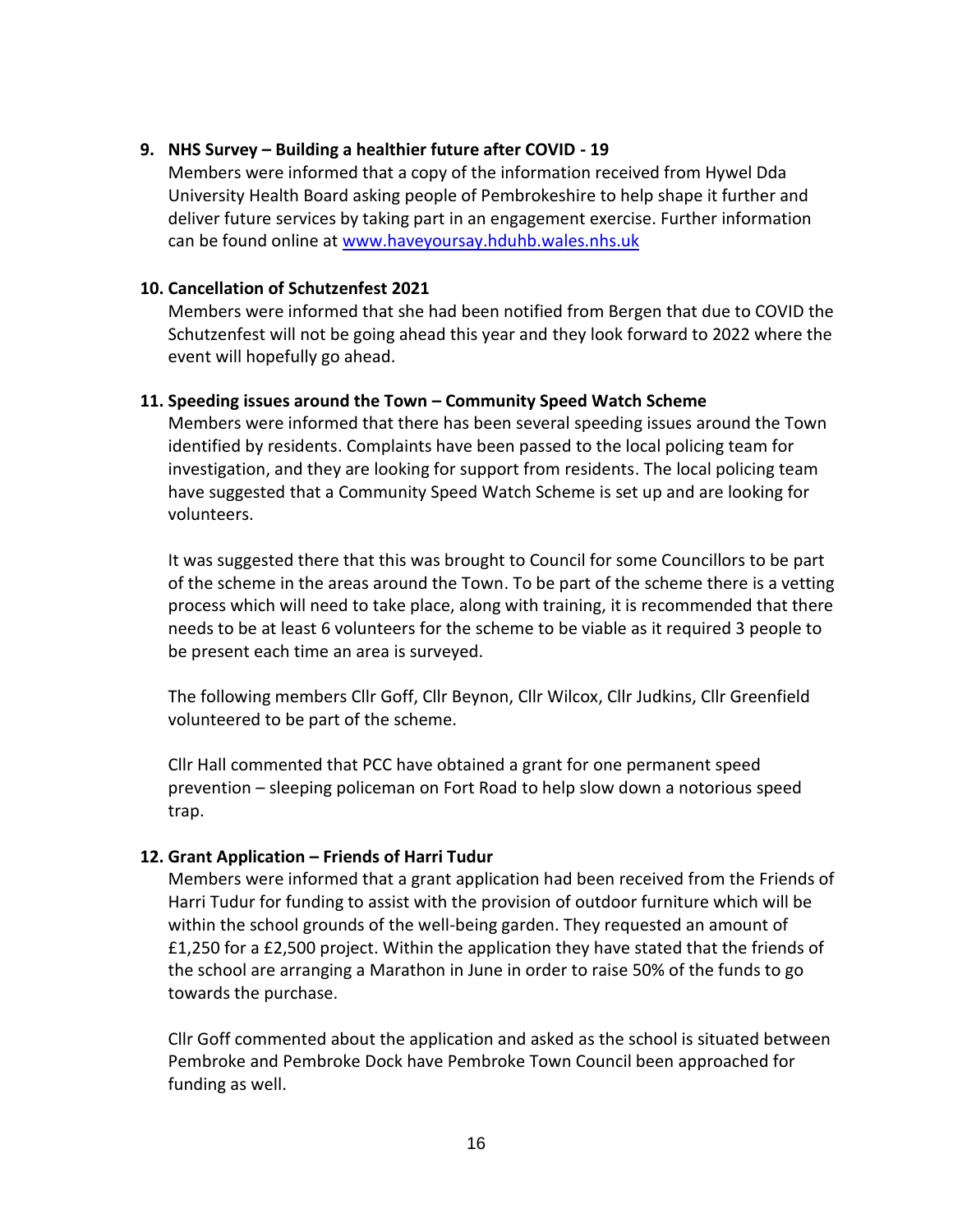Cllr O Connor commented that the Marathon is not just in one session it is gentler, and the school are encouraging as many people as possible to take part in running, walking the 26 miles during the month of June. He said that they have set up a nice area to support the vulnerable children at the school, as some have been very stressed during the pandemic, and this will help.

Cllr Burrell commented that its disappointing that a new school has been built without sufficient outdoor areas and suggested that Council share our quotes for outdoor furniture as they are good prices and are more reasonable than the ones in the application. Cllr Burrell proposed £750.00

> **It was PROPOSED by Cllr Burrell SECONDED by Cllr Colgan RESOLVED that Pembroke Dock Town Council awarded a £750.00 grant to the Friends of Harri Tudur towards the provision of the well-being garden.**

**A Vote was taken, and all members agreed.**

# **13. Society of Local Council Clerks – Operation London Bridge**

Members were informed that Operation London Bridge is the code name given by SLCC to the passing of Her Majesty Queen Elizabeth the Second. SLCC have set out several documents highlighting the actions which Councils are required to undertake following her death which had been shared as a point of reference with members.

The Town Clerk suggested preparing a pack with all the relevant information and items outlining the actions to be carried out. Members were asked to decide on a location for leaving flowers are donations and how they will be disposed of. Also, a location for the condolence book.

Cllr P George commented that the book of condolence and the flowers should be laid at The Pater Hall as this is where they have been located in the past.

Cllr Judkins volunteered to collect the flowers after the designated period of time and take the waste to the tip to be disposed of.

Cllr Goff commented that the flowers should be laid at the Pater Hall and the Memorial Lamp at Albion Square.

**All members agreed with the flowers to be laid at the Pater Hall and the Memorial Lamp and the book of condolence to be located at the Pater Hall.**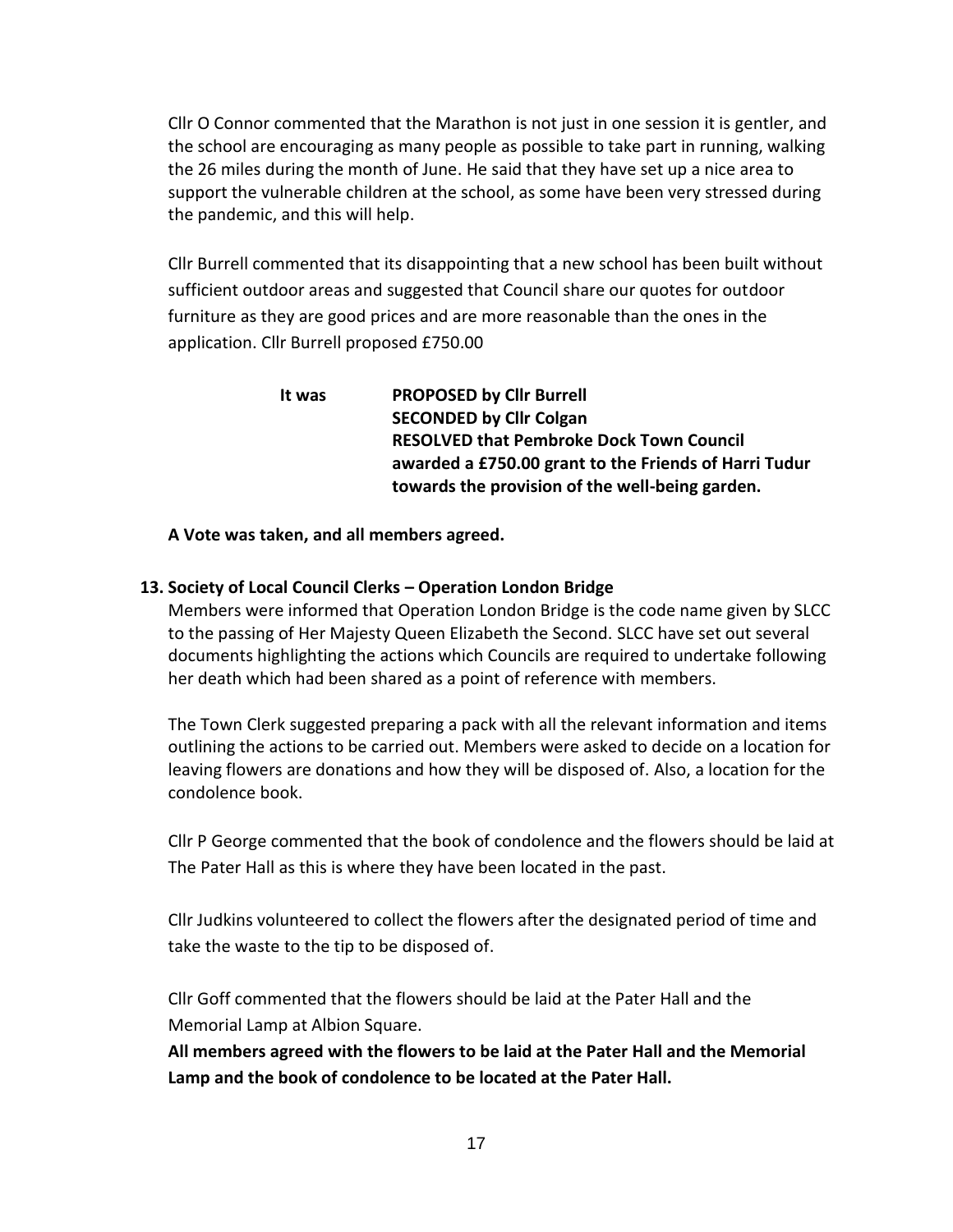# **14. RWE – Pembroke Net Zero Centre (PNZC)**

Members were informed that RWE has provided information regarding an exciting new RWE initiative which they will be shortly launching. Pembroke Net Zero Centre will bring together into once focal point RWE's decarbonisation expertise including innovation, project development, offshore wind, hydrogen, power engineering, trading, and operation of highly technical plant. Further information was provided to members.

# **7. TO RECEIVE AND CONSIDER THE SUPPLEMENTARY REPORT OF THE TOWN CLERK**

# **15. Spending of Reserves**

Members were informed that at a previous meeting there was a surplus in reserves and members need to consider how it would be spent. The surplus amount £88,000. Councillor O Connor has made the following suggestions concerning the use of the underspend from the 2020/2021 budget due to Covid 19.

- 1. First pay off the loan on the council offices an early repayment amount has been obtained on this proposal and the amount would be approx. £45,183.00. This would leave an amount of £42,817.00.
- 2. Reallocate the £5000 per year budgeted for the repayment of the loan to town projects for the length of the loan. This amount is £4,815 for 2021/22 budget.
- 3. Transfer enough funds to elections to cover the full costs of next year's council elections. There is currently £33,000 in the account but we are waiting for the invoice for the Llanion Election which has recently taken place which could be approximately £10,000.
- 4. If there are any funds left, consider improvements we can make this year to Pembroke Dock.

Cllr Manning suggested dealing with the ventilation in the meeting room so that meetings can take place back at the office.

Cllr O Connor commented that the idea about paying off the loan would automatically release £4815 for this year, so if Council wanted to look at the ventilation in the meeting room we would have money to spend on projects we want to do on the office or around the town. He said that rather than spending the money on lots of little things this year, it would be better spent on more major sustainable projects over many years which the Finance committee can look at.

Members discussed item 1 and agreed it was a good idea to pay off the loan on the Council offices and for items 2 and 3 to be discussed at the next Finance Committee meeting.

Cllr Burrell commented that she only received the information that day and asked if legally they need to have 3 working days' notice prior to a meeting before making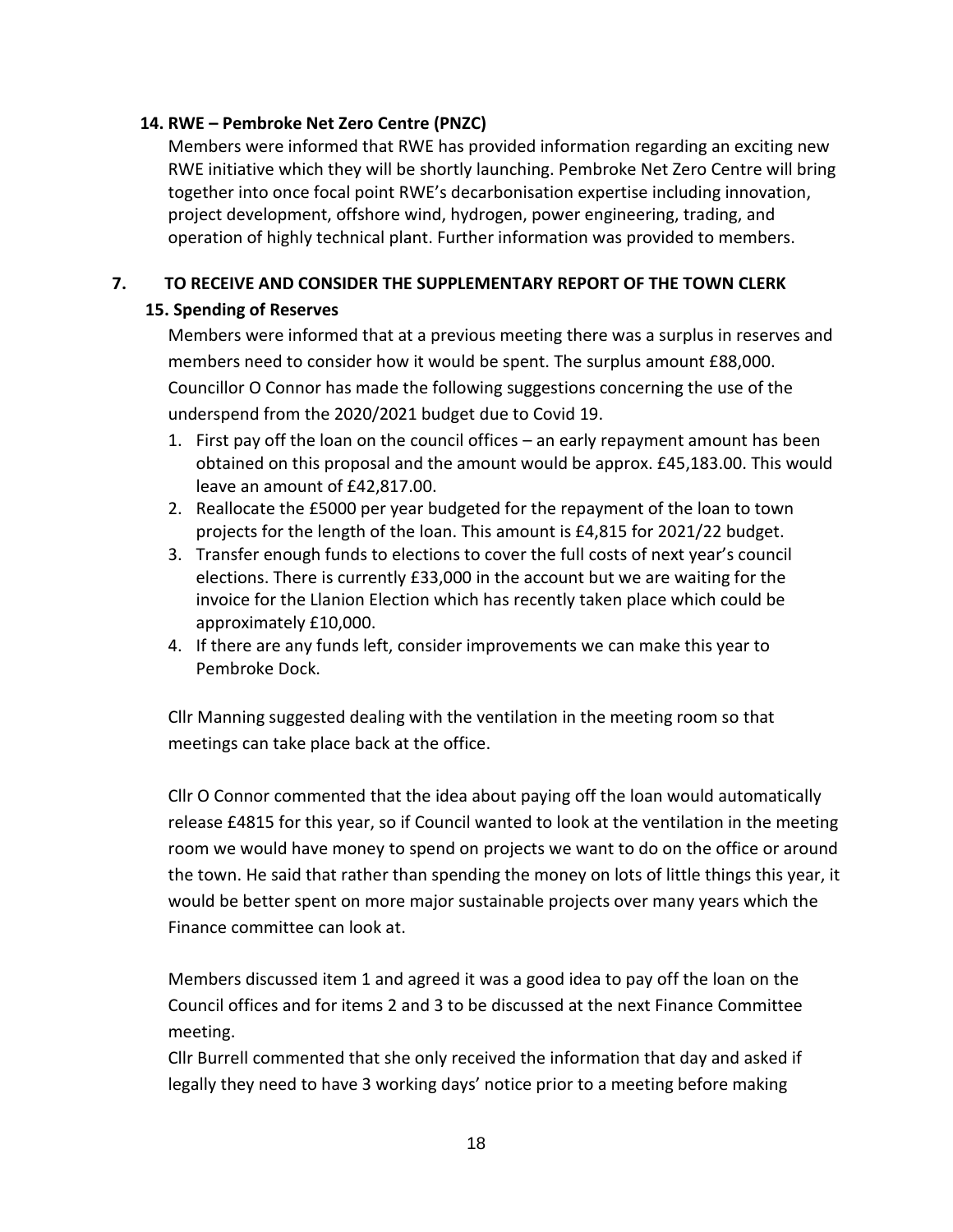decisions.

Cllr O Connor commented that this proposal has not been thought up last minute and suggested voting on the decision at the current meeting and if legally this item needs the 3 days' notice it can be brought back to the next meeting.

> **It was PROPOSED by Cllr O Connor SECONDED by Cllr Manning RESOLVED that Pembroke Dock Town Council use £45,183.00 from the reserves to pay off the loan pending legality.**

**A Vote was taken, 13 for and 1 abstained.**

**It was agreed that this item would go back to the Town Clerk to check legality and bring back next meeting for approval if required.**

#### **8. ANY OTHER ITEMS WHICH THE MAJOR DECIDES ARE URGENT**

Cllr Judkins had no other items which are urgent.

# **9. TO RECEIVE A REPORT FROM TOWN COUNCIL REPRESENTATIVES SERVING ON OUTSIDE BODIES**

Cllr P George provided an update from the recent Twinning meeting joint with Pembroke. She said that Brittany were keen to be involved with the area due to links with Henry IV. She said that links have already been made with the school and members just need to decide if they would like to be joint with Pembroke for Twinning with France.

Cllr O Connor reported on the Pembroke Dock Heritage Trust. He said that the Centre reopened last Tuesday and they have spent the lockdown carrying out repairs and maintenance. Cllr O Connor commented that they have been looking into having a Star Wars themed expedition because the Millennium falcon was made in Pembroke Dock. He said they are trying to negotiate a more localised expedition by having some of the models in the Centre and getting young people involved. They have lots of ambition, funds and dedicated people keen to improve all areas.

Cllr O Connor informed members that the Pater Hall Trust are having a face-to-face meeting next week and things should start to move forward.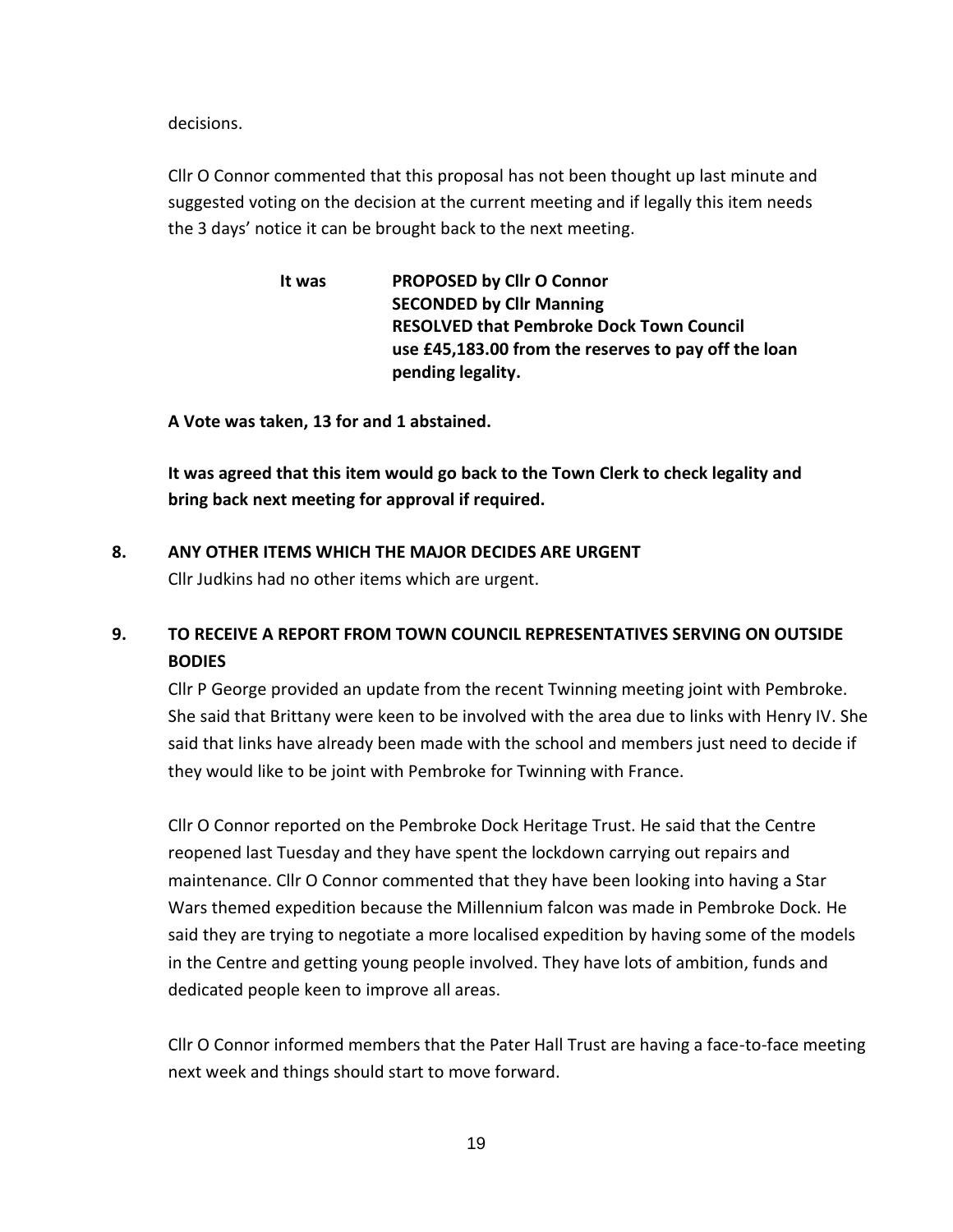| <b>Date</b> | <b>Description</b>                    | <b>Amount</b> |
|-------------|---------------------------------------|---------------|
| 30.04.2021  | Rabart - Paint                        | £262.66       |
| 01.05.2021  | SWALEC - Old pump house               | £42.37        |
| 05.05.2021  | Clarity copiers                       | £30.50        |
| 06.05.2021  | Postage - R Watts book purchased      | £2.39         |
| 06.05.2021  | Postage - AGM papers                  | £7.68         |
| 07.05.2021  | British Gas - gas bill                | £66.74        |
| 10.05.2021  | P Lynch                               | £1,200.00     |
| 10.05.2021  | P Lynch screwfix                      | £14.00        |
| 10.05.2021  | P Lynch screwfix                      | £14.00        |
| 10.05.2021  | Post Office - Sympathy card Ron Watts | £1.90         |
| 11.05.2021  | Petals of Pembroke - Flowers          | £35.00        |
| 12.05.2021  | 1 & 1 Internet                        | £77.96        |
| 17.05.2021  | British Gas - Electricity bill        | £43.86        |
| 18.05.2021  | <b>Brushes</b>                        | £8.00         |
| 19.05.2021  | <b>B Scourfield -Audit</b>            | £118.00       |
| 23.05.2021  | <b>Bank charges</b>                   | £6.50         |
| 24.05.2021  | <b>SWALEC - Albion Sq</b>             | £33.29        |
| 25.05.2021  | Zoom                                  | £7.19         |
|             |                                       |               |

### **ACCOUNTS FOR PAYMENT**

# **PAYMENTS PREVIOUSLY AGREED** e.g., Grants, Sec 137 payments, allowances

| Date       | <b>Description</b>            | Amount  |
|------------|-------------------------------|---------|
| 14.05.2021 | PDTC Grant - St Patricks Hall | £10,000 |

# **ACCOUNT RECEIPTS**

| Date                      | <b>Description</b>                              | <b>Amount</b> |
|---------------------------|-------------------------------------------------|---------------|
| 26.05.2021                | B Wright payment for Ron Watts book and postage | £12.39        |
| <b>SALARIES AND WAGES</b> |                                                 |               |

| $06.05.2021 - 05.06.2021$ | Salaries | 777.68 |
|---------------------------|----------|--------|
|                           |          |        |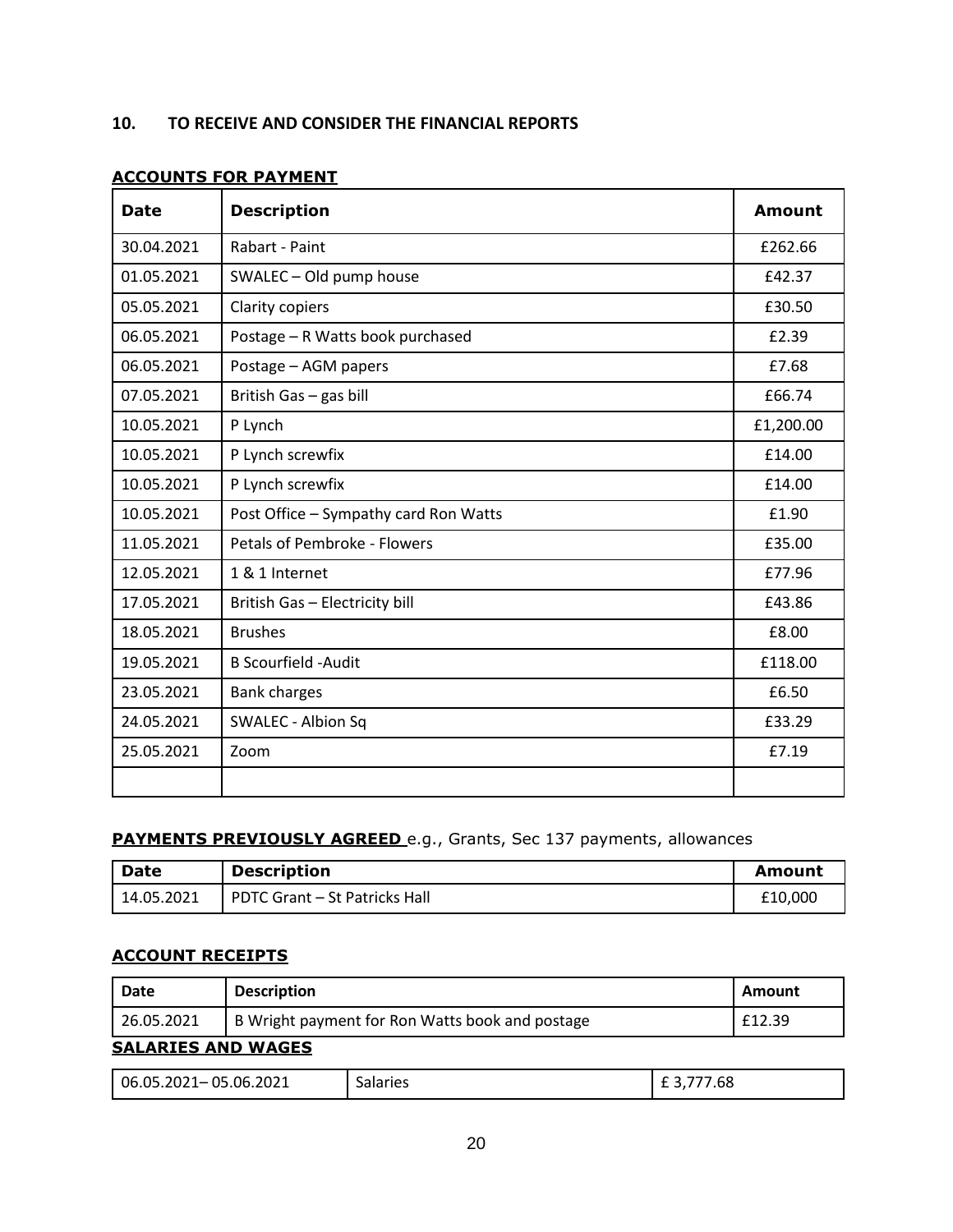| $06.05.2020 - 05.06.2021$ | Tax & NI        | £ 862.15  |
|---------------------------|-----------------|-----------|
| $06.05.2020 - 05.06.2021$ | <b>Pensions</b> | £1,169.82 |

# **ACCOUNT BALANCES**

| 27.05.2021 | <b>HSBC Business Account</b> | £91,036.88   |
|------------|------------------------------|--------------|
| 27.05.2021 | <b>HSBC Premium Account</b>  | £ 127,987.78 |

**It was PROPOSED by Councillor G Goff SECONDED by Councillor M Colgan RESOLVED: That Pembroke Dock Town Council approve payments of the above Payments, Receipts, Salaries and Wages.**

#### **11. AGENDA ITEMS FOR THE NEXT MEETING**

Cllr Wilcox commented that PCC are possibly looking at reducing the areas that they maintain and look at what they do and what they will not be doing. He suggested that Council look at contracted hours and providing spraying training.

 Cllr Goff suggested that Council should start preparations for the Platinum Jubilee next year in 2022.

Cllr Burrell asked if Council could have an update from Argyle Medical Group regarding people getting appointments.

#### **12. COMMUNITY ISSUES**

Cllr Burrell commented that she had received an email from the team at Ports Past and Present which said they are in the middle of producing documentary films about the town. She said they are going to be filming in and around Pembroke Dock and they are looking for younger people with a creative outlet and who like exploring Pembroke Dock. Cllr Burrell commented she has mentioned it to Cllr Beynon and suggested that they contact Harri Tudur School and the VC gallery. She said that she would forward the email to the office.

Cllr Burrell informed members about the Trolley Wise App. She said that if you take a photo of the trolley and report it then there is a company that comes and collects it for all the supermarkets.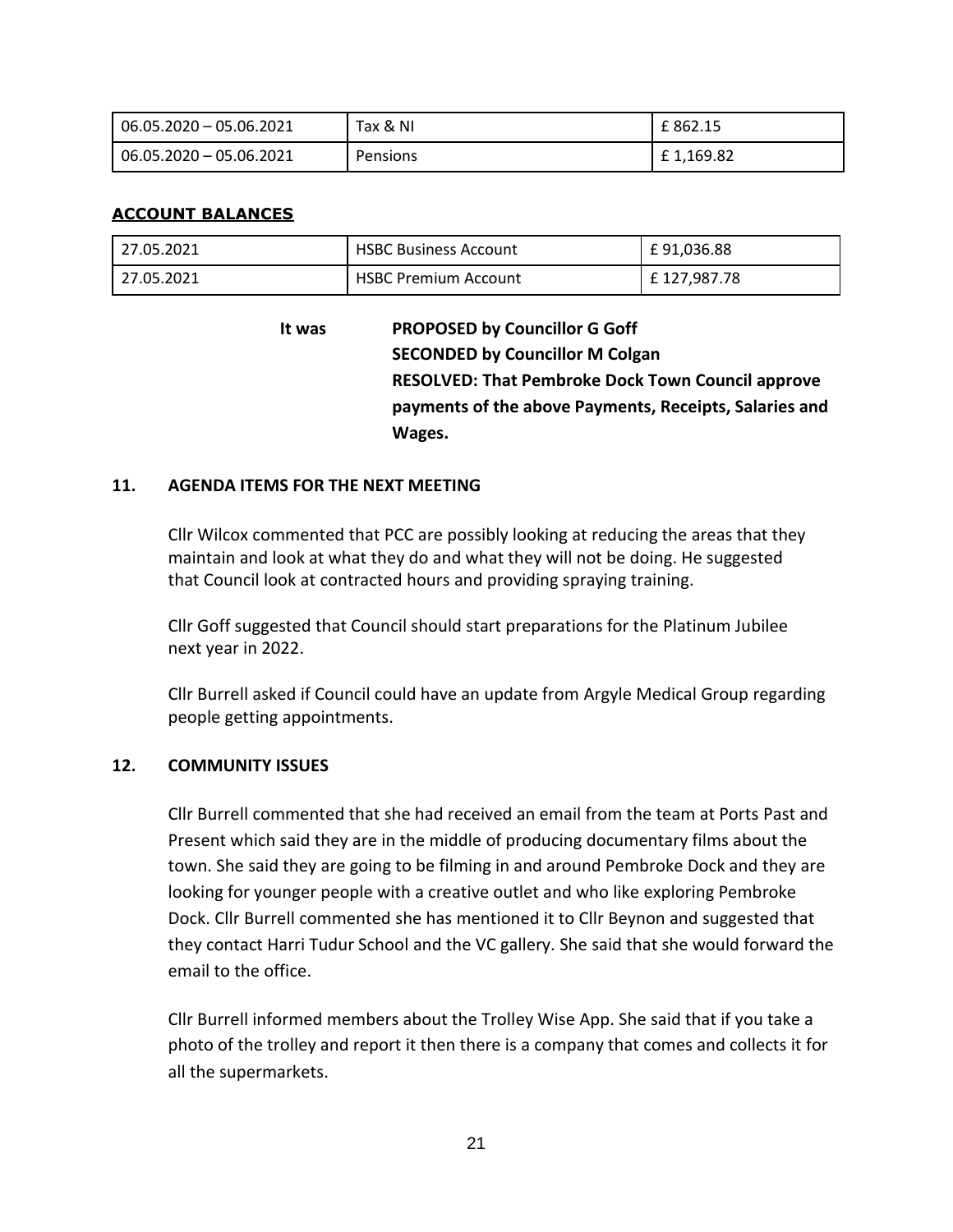Cllr Beynon commented about the Community Safety Survey he has been undertaking and that he has had about 150 responses. He said that the main issues people are concerned with are anti-social behavior, drugs, and mental health issues.

Cllr Beynon commented about the West Wales Metro regarding the train links. He informed members that the consultation was due to finish on  $4<sup>th</sup>$  June and reminded members to take part in the consultation if they have not already, as it is about increasing the trains and quicker trains from the County. He said he would forward the link to the Town Clerk again to email out to members.

Cllr Bowen commented about the weeds around the town and asked if there is a rota in place for areas needing priority. Cllr Judkins suggested to members if they have any areas that need weeding to inform the office.

Members discussed the weeds throughout the town and how Phil Lynch is tackling the areas and has been carrying out a good job, but it is a lot of work for one person within his contracted hours.

The Deputy Clerk commented that Phil is working a lot more hours than he is getting paid because he wants Pembroke Dock to look good.

Cllr J George commented that at the next Personnel Committee this item can be added to the agenda for discussion.

#### **13. MAYOR'S REPORT**

Cllr Judkins commented that he had recently attended the recently deceased past Mayor, Ron Watts funeral.

# **14. VOTE TO MOVE INTO PRIVATE & CONFIDENTIAL**

**It was PROPOSED by Councillor S O Connor SECONDED by Councillor M Colgan RESOLVED: That the press and public be excluded from The meeting under the Public Bodies (Admission to Meetings) Act 1960 due to legal privilege and disclosure of personal details.**